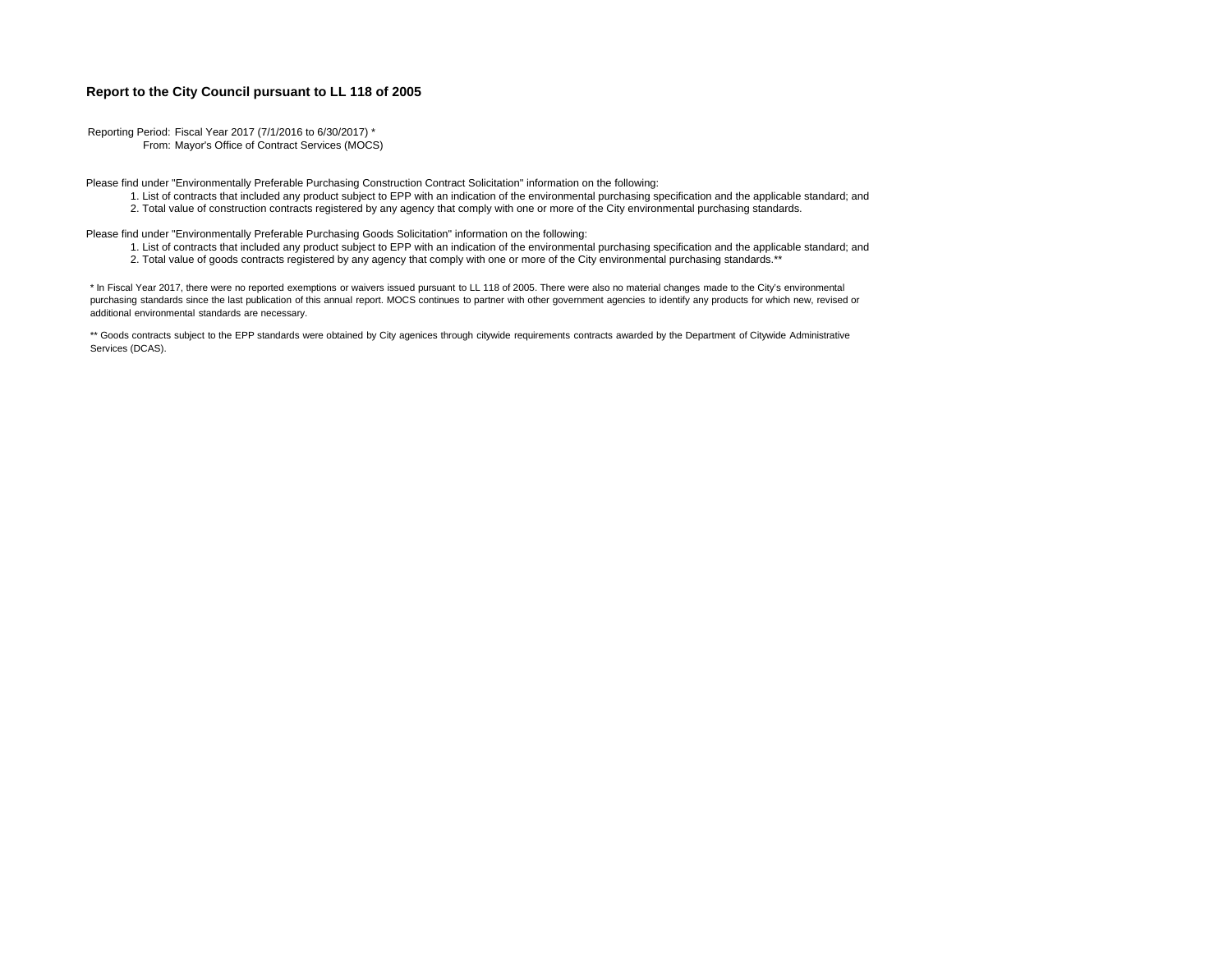| <b>Environmentally Preferable Purchasing Construction Contract Solicitation</b> |                                                                                                                                 |                          |                                                                 |                                                                                                                        |                       |  |  |
|---------------------------------------------------------------------------------|---------------------------------------------------------------------------------------------------------------------------------|--------------------------|-----------------------------------------------------------------|------------------------------------------------------------------------------------------------------------------------|-----------------------|--|--|
| Agency                                                                          | <b>Contract Description</b>                                                                                                     | <b>Registration Date</b> | <b>Products Meets EPP</b><br><b>Minimum Standards?</b><br>(Y/N) | <b>EPP Product Type(s)</b>                                                                                             | <b>Contract Value</b> |  |  |
| ACS                                                                             | On Call Repair/ Replacemt Plumbing System - M. Q.                                                                               | 8/15/2016                | Yes                                                             | Energy Star Products, Faucets, Showerheads, Toilets/Urinals                                                            | \$213,983             |  |  |
| ACS                                                                             | On-Call Repair/Replacement Plumbing System - BK. SI                                                                             | 8/15/2016                | Yes                                                             | Energy Star Products, Faucets, Showerheads, Toilets/Urinals                                                            | \$213,983             |  |  |
| ACS                                                                             | On-Call Repair/Replacement Plumbing System - BX                                                                                 | 8/15/2016                | Yes                                                             | Energy Star Products, Faucets, Showerheads, Toilets/Urinals                                                            | \$213,983             |  |  |
| <b>DDC</b>                                                                      | NEW CONSTRUCTION OF FDNY FIREHOUSE FOR RESCUE2<br>F175RES2                                                                      | 7/5/2016                 | No                                                              | Energy Star Products, Faucets, Showerheads, Toilets/Urinals, Architectural Coatings                                    | \$25,123,159          |  |  |
| DOC                                                                             | Bakery/Laundry Building Roof Replacement                                                                                        | 9/7/2016                 | Yes                                                             | <b>Energy Star Products</b>                                                                                            | \$2,359,300           |  |  |
| DOC                                                                             | BKDC Roof Replacement - Intake, Railing & Windows                                                                               | 2/7/2017                 | Yes                                                             | <b>Energy Star Products</b>                                                                                            | \$1,200,000           |  |  |
| <b>DPR</b>                                                                      | R017-115M-CONSTRUCTION OF A COMFORT STATION, MULTI<br>USE, OVERLOOK                                                             | 6/15/2017                | Yes                                                             | <b>Energy Star Products</b>                                                                                            | \$22,970,059          |  |  |
| <b>DPR</b>                                                                      | CNYG-3215M CONST OF COMFORT STATIONS IN VARIOUS<br>LOCATIONS, RECONSTRUCTION OF COMFORT STATIONS AT<br><b>VARIOUS LOCATIONS</b> | 12/13/2016               | Yes                                                             | Energy Star Products, Faucets, Toilets/Urinals, Flourescent Tube Lamps, Flourescent<br>Ballast, Architectural Coatings | \$14,736,400          |  |  |
| <b>DPR</b>                                                                      | RECONSTRUCTION OF THREE COMFORT STATIONS STATEN<br><b>ISLAND RG-216MA</b>                                                       | 6/16/2017                | Yes                                                             | Energy Star Products, Faucets, Toilets/Urinals, Flourescent Tube Lamps, Flourescent<br>Ballast, Architectural Coatings | \$6,929,561           |  |  |
| <b>DPR</b>                                                                      | RECONSTRUCTION OF CONCH PLAYGROUND Q394-115M CONCH<br>PLAYGROUND                                                                | 10/18/2016               | Yes                                                             | <b>Energy Star Products</b>                                                                                            | \$6,526,408           |  |  |
| <b>DPR</b>                                                                      | CNYG-3315M FOR THE RECONSTRUCTION OF COMFORT<br>STATIONS AT VARIOUS LOCATIONS, IN BRONX & MANHATTAN                             | 7/28/2016                | Yes                                                             | Energy Star Products, Faucets, Toilets/Urinals, Flourescent Tube Lamps, Flourescent<br>Ballast, Architectural Coatings | \$6,225,857           |  |  |
| <b>DPR</b>                                                                      | RECONSTRUCTION OF DIMATTI PLAYGROUND CPI PHASE 1 R035-<br>115M FOR THE RECONSTRCUTION OF DIMATTI PLG                            | 7/22/2016                | Yes                                                             | <b>Energy Star Products</b>                                                                                            | \$5,105,370           |  |  |
| <b>DPR</b>                                                                      | RECONSTRUCTION OF PLGD + MULTI USE FIELD R068-115MA-<br>GRANDVIEW PLAYGROUND                                                    | 1/10/2017                | Yes                                                             | <b>Energy Star Products</b>                                                                                            | \$4,475,229           |  |  |
| <b>DPR</b>                                                                      | X029-116M Reconstruction of Lyons Square Park Playground, the<br>Bx.                                                            | 7/28/2016                | Yes                                                             | <b>Energy Star Products</b>                                                                                            | \$4,469,000           |  |  |
| <b>DPR</b>                                                                      | Q099-113M FMCP ROADWAY AND PATHS MEADOW LAKE<br>PROMENADE RECONST ROADWAY & PATHS @ MEADOW LAKE<br>PROMENADE                    | 2/22/2017                | Yes                                                             | <b>Energy Star Products</b>                                                                                            | \$4,166,306           |  |  |
| <b>DPR</b>                                                                      | Reconstruction of Playground 52, Borough of The Bronx X179-<br>115M                                                             | 1/10/2017                | Yes                                                             | <b>Energy Star Products</b>                                                                                            | \$3,973,094           |  |  |
| <b>DPR</b>                                                                      | Q458-112MA1 FORT TOTTEN CHAPEL AND COMMANDER HOUSE                                                                              | 6/20/2017                | Yes                                                             | Faucets, Toilets/Urinals, Architectural Coatings                                                                       | \$3,871,394           |  |  |
| <b>DPR</b>                                                                      | Comfort Station in Jessie Owens, Stockton & Stroud Pl, Bklyn BG-<br>815MA Cft                                                   | 6/20/2017                | Yes                                                             | Energy Star Products, Faucets, Toilets/Urinals, Flourescent Tube Lamps, Flourescent<br>Ballast, Architectural Coatings | \$3,770,450           |  |  |
| <b>DPR</b>                                                                      | B088-111MA Reconstruction Von King Cultural Arts Center,<br>Brooklyn                                                            | 6/20/2017                | Yes                                                             | Flourescent Tube Lamps, Flourescent Ballast, Downlight Luminaire, Architectural<br>Coatings                            | \$3,547,258           |  |  |
| <b>DPR</b>                                                                      | QG-1015M ASTORIA HTS & BOWNE PG COMFORT STATION                                                                                 | 12/28/2016               | Yes                                                             | Energy Star Products, Faucets, Toilets/Urinals, Flourescent Tube Lamps, Flourescent<br>Ballast, Architectural Coatings | \$3,375,255           |  |  |
| <b>DPR</b>                                                                      | X299-116M Reconstruction of Little Claremont Park, Borough of<br>the Bronx                                                      | 4/14/2017                | Yes                                                             | <b>Energy Star Products</b>                                                                                            | \$3,330,970           |  |  |
| <b>DPR</b>                                                                      | RECONSTRUCTION OF GRASSMERE PLAYGROUND Q353-115M<br>GRASSMERE PLAYGROUND                                                        | 7/26/2016                | Yes                                                             | <b>Energy Star Products</b>                                                                                            | \$3,268,720           |  |  |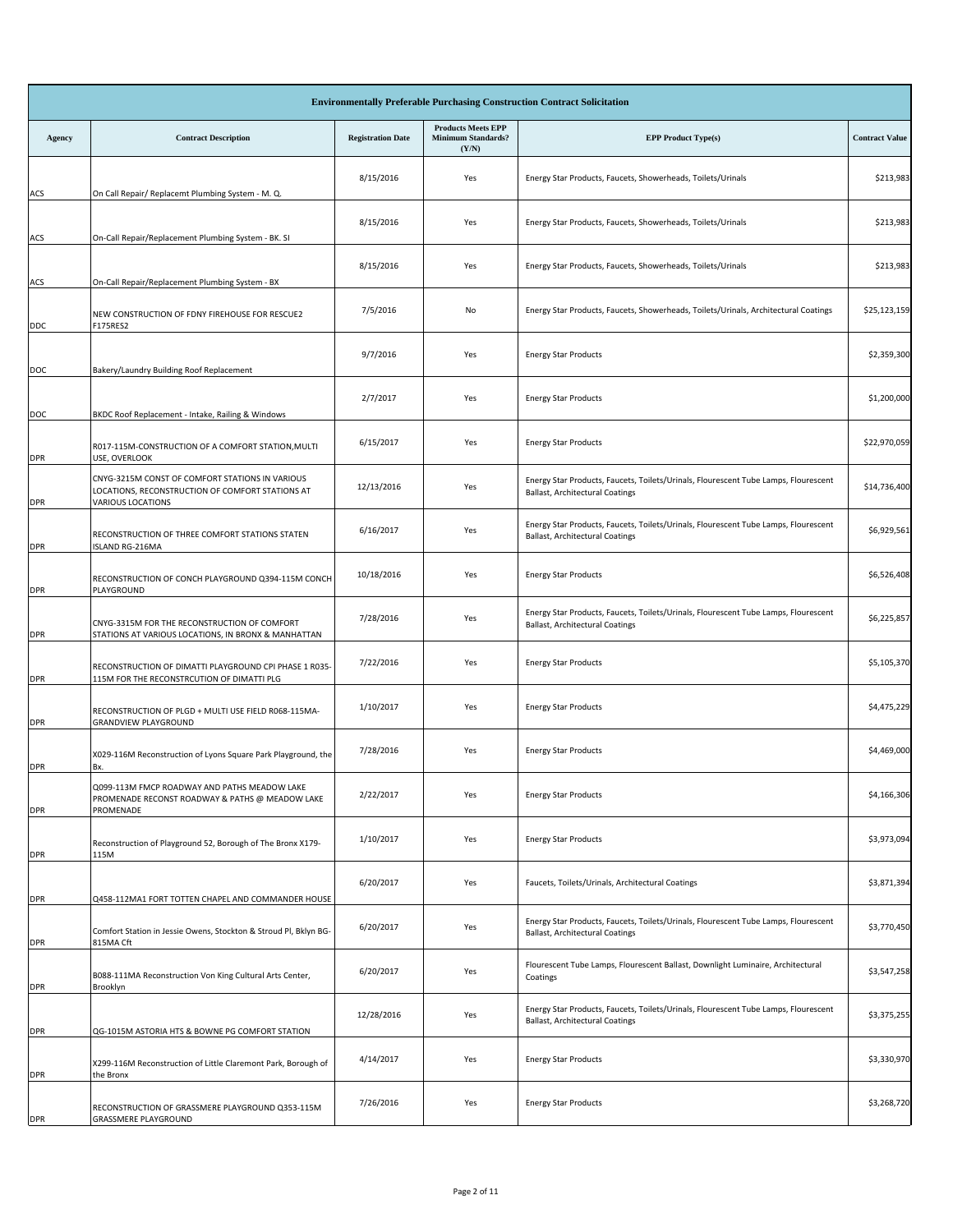| Agency     | <b>Contract Description</b>                                                                                                              | <b>Registration Date</b> | <b>Products Meets EPP</b><br><b>Minimum Standards?</b><br>(Y/N) | <b>EPP Product Type(s)</b>                                                                                             | <b>Contract Value</b> |
|------------|------------------------------------------------------------------------------------------------------------------------------------------|--------------------------|-----------------------------------------------------------------|------------------------------------------------------------------------------------------------------------------------|-----------------------|
| <b>DPR</b> | RECONSTRUCTION OF PLAYGROUND AND CONSTRUCTION OF<br>SYNTH. TURF, RANAQUA, BX X272-115M                                                   | 9/8/2016                 | Yes                                                             | <b>Energy Star Products</b>                                                                                            | \$3,100,000           |
| <b>DPR</b> | Construction of a Comfort Station in Green Central Knoll. Bklyn.<br>B395-115MA1                                                          | 5/10/2017                | Yes                                                             | Energy Star Products, Faucets, Toilets/Urinals, Flourescent Tube Lamps, Flourescent<br>Ballast, Architectural Coatings | \$2,898,000           |
| <b>DPR</b> | RECONSTRUCTION OF THE PLAYGROUND AND MULTI-USE R062-<br>115M-RECONSTRUCTION OF THE PLAYGROUND                                            | 7/25/2016                | Yes                                                             | <b>Energy Star Products</b>                                                                                            | \$2,885,649           |
| <b>DPR</b> | Reconstruction of Sport Courts and Miscellaneous Site Work<br>X169-114M Agnes Haywood Playground, Borough of the Bronx                   | 6/20/2017                | Yes                                                             | <b>Energy Star Products</b>                                                                                            | \$2,800,025           |
| <b>DPR</b> | RECONSTRUCTION OF A CS TO A LITTLE LEAGUE FAC IN MARCUS<br>GARVEY PK M058-116M                                                           | 6/16/2017                | Yes                                                             | Energy Star Products, Faucets, Toilets/Urinals, Flourescent Tube Lamps, Flourescent<br>Ballast, Architectural Coatings | \$2,575,000           |
| <b>DPR</b> | RECONSTRUCTION OF LOUIS SIMEONE PARK Q474-115M LOUIS<br>SIMEONE PARK                                                                     | 9/29/2016                | Yes                                                             | <b>Energy Star Products</b>                                                                                            | \$2,556,985           |
| <b>DPR</b> | RG-515MA1-THE RECONSTRUCTION OF TWO COMFORT<br><b>STATIONS</b>                                                                           | 4/25/2017                | Yes                                                             | Energy Star Products, Faucets, Toilets/Urinals, Flourescent Tube Lamps, Flourescent<br>Ballast, Architectural Coatings | \$2,527,450           |
| <b>DPR</b> | Q099-115M FLUSHING MEADOW ROOSEVELT ENTRANCE<br>RECONSTRUCTION OF FMCP ROOSEVELT ENTRANCE                                                | 1/3/2017                 | Yes                                                             | <b>Energy Star Products</b>                                                                                            | \$2,489,241           |
| <b>DPR</b> | QG-614MA SITE WORK AT VARIOUS LOCATIONS SITE WORK AT<br>VARIOUS LOCATIONS, QUEENS                                                        | 7/19/2016                | Yes                                                             | <b>Energy Star Products</b>                                                                                            | \$2,434,076           |
| <b>DPR</b> | ENERGY EFFICIENT LIGHTING RETROFIT IN BRONX, BRLYN AND<br>MANHT CNYG-2915M                                                               | 7/22/2016                | Yes                                                             | <b>Energy Star Products</b>                                                                                            | \$2,380,000           |
| <b>DPR</b> | R033-115M-RECONSTRUCTION LEVY PLGD RECONSTRUCTION OF<br>LEVY PLAYGROUND                                                                  | 11/9/2016                | Yes                                                             | <b>Energy Star Products</b>                                                                                            | \$2,077,888           |
| <b>DPR</b> | RECONSTRUCTION BROOKVILLE PARK PICNIC AREA AND TENNIS<br>CT LIGHTING Q008-115M BROOKVILLE PARK                                           | 4/27/2017                | Yes                                                             | <b>Energy Star Products</b>                                                                                            | \$2,058,000           |
| <b>DPR</b> | RECONSTRUCTION OF THREE PLAYGROUNDS @ VARIOUS<br>LOCATIONS QG-815M RECONST OF THREE PLAYGROUNDS                                          | 1/10/2017                | Yes                                                             | Energy Star Products, Faucets, Toilets/Urinals, Flourescent Tube Lamps, Flourescent<br>Ballast, Architectural Coatings | \$1,986,719           |
| <b>DPR</b> | BIG BUSH PARK PLAYGROUND & SPRAY SHOWER Q205A-115M<br>BIG BUSH PARK, QUEENS                                                              | 2/8/2017                 | Yes                                                             | <b>Energy Star Products</b>                                                                                            | \$1,717,247           |
| <b>DPR</b> | X180-114M Whalen Park, The Bronx Reconstruction of Whalen<br>Park                                                                        | 4/26/2017                | Yes                                                             | <b>Energy Star Products</b>                                                                                            | \$1,633,342           |
| <b>DPR</b> | RECONSTRUCTION OF ELECTRICAL SYSTEMS FOR VARIOUS PARKS<br>& REC POOLS CNYG-815MA RECONST OF ELECTRICAL SYSTS FOR<br><b>VARIOUS PARKS</b> | 9/14/2016                | Yes                                                             | <b>Energy Star Products</b>                                                                                            | \$1,500,000           |
| <b>DPR</b> | QG-1513MA1 RECONSTRUCTION OF COMFORT STATIONS<br><b>GROUP TWO</b>                                                                        | 3/1/2017                 | Yes                                                             | Faucets, Toilets/Urinals                                                                                               | \$1,450,000           |
| <b>DPR</b> | QG-1613MA1 VARIOUS COMFORT STATIONS GROUP ONE<br>RECONSTRUCTION OF VARIOUS COMFORT STATIONS                                              | 12/29/2016               | Yes                                                             | Faucets, Toilets/Urinals                                                                                               | \$1,000,000           |
| <b>DPR</b> | CAPTAIN TILLY PARK PLAZA AREA Q052-114MA CAPTAIN TILLY PK                                                                                | 9/16/2016                | Yes                                                             | <b>Energy Star Products</b>                                                                                            | \$997,089             |
| <b>DPR</b> | M211-110MA2 RECONST OF CS LOCATED ON ADAM CLAYTON<br>POWELL JR BLVD                                                                      | 8/10/2016                | Yes                                                             | Energy Star Products, Faucets, Toilets/Urinals, Flourescent Tube Lamps, Flourescent<br>Ballast, Architectural Coatings | \$986,743             |
| <b>DPR</b> | Q444-116M SEANS PLACE PLAYGROUND                                                                                                         | 7/7/2016                 | Yes                                                             | <b>Energy Star Products</b>                                                                                            | \$969,772             |
| <b>DPR</b> | RECONSTRUCTION OF COMFORT STATIONS AND FACILITIES AT<br>VARIOUS CNYG-1615MA                                                              | 8/8/2016                 | Yes                                                             | Faucets, Toilets/Urinals                                                                                               | \$900,000             |
| <b>DPR</b> | RECON COMFORT STATION IN CORPORAL JOHN A. SERAVALLI<br>PLAYGRND M237-116M                                                                | 6/23/2017                | Yes                                                             | Energy Star Products, Faucets, Toilets/Urinals, Flourescent Tube Lamps, Flourescent<br>Ballast, Architectural Coatings | \$825,000             |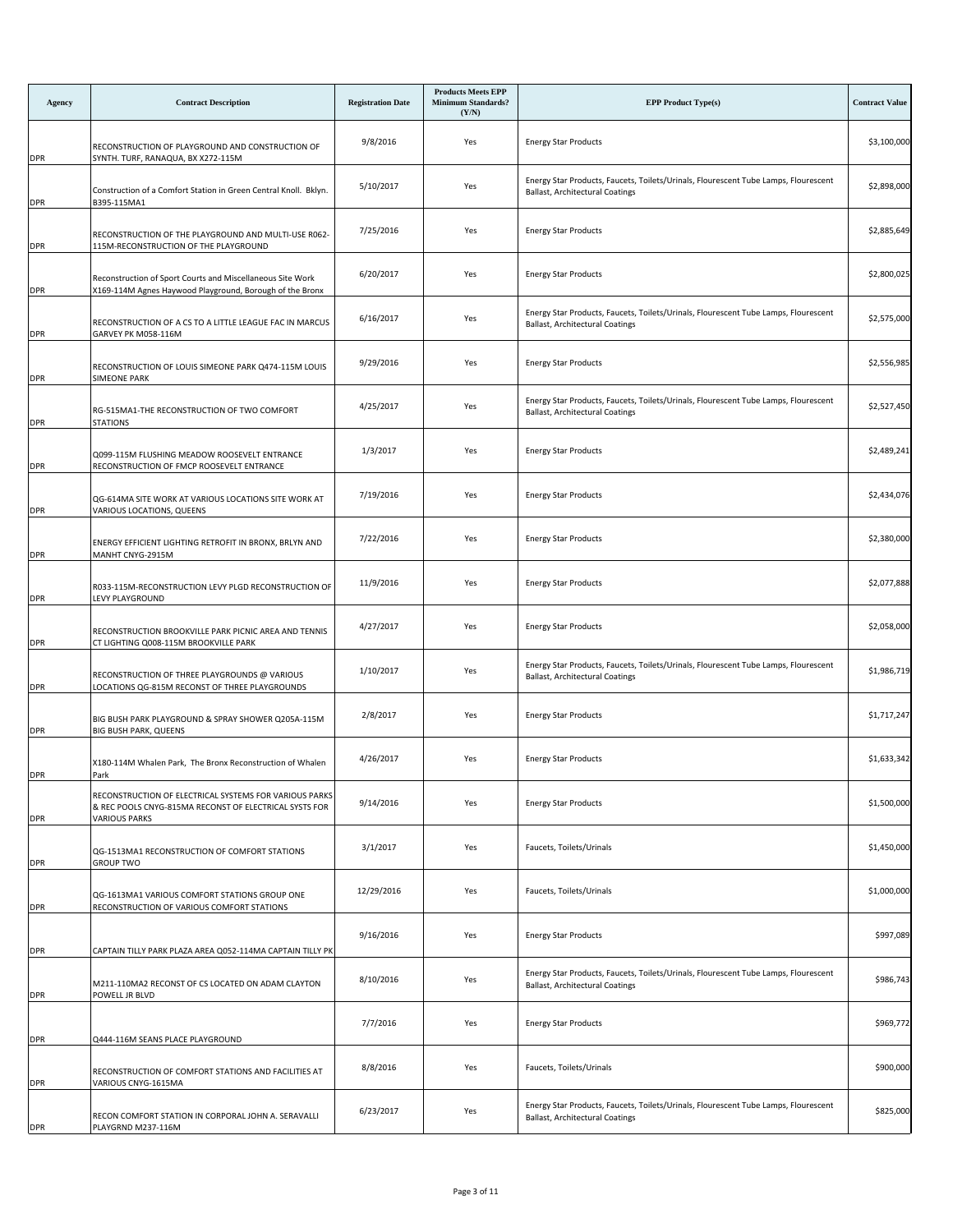| Agency      | <b>Contract Description</b>                                               | <b>Registration Date</b> | <b>Products Meets EPP</b><br><b>Minimum Standards?</b><br>(Y/N) | <b>EPP Product Type(s)</b>                                                                                                           | <b>Contract Value</b> |
|-------------|---------------------------------------------------------------------------|--------------------------|-----------------------------------------------------------------|--------------------------------------------------------------------------------------------------------------------------------------|-----------------------|
| <b>DPR</b>  | X282-115M RECONSTRUCTION OF SEABURY PARK, THE BRONX                       | 9/20/2016                | Yes                                                             | <b>Energy Star Products</b>                                                                                                          | \$777,000             |
| <b>DPR</b>  | X122-114M RECONSTRUCTION AND SITEWORK AT COLUCCI<br>PLAYGROUND            | 7/25/2016                | Yes                                                             | <b>Energy Star Products</b>                                                                                                          | \$693,051             |
| <b>DSNY</b> | HVAC CONSTRUCTION 82716RR00017 GRIDSPAN CORP                              | 8/12/2016                | Yes                                                             | Energy Star Products, Architectural Coatings                                                                                         | \$8,000,000           |
| <b>DSNY</b> | General Construction Joc 1 Manhattan GRIDSPAN CORPORATION                 | 1/3/2017                 | Yes                                                             | Energy Star Products, Flourescent Tube Lamps, Flourescent Ballast, Architectural<br>Coatings                                         | \$4,000,000           |
| <b>DSNY</b> | General Construction Joc BKLYN & STATEN ISLAND NSP<br><b>ENTERPRISES</b>  | 1/10/2017                | Yes                                                             | Energy Star Products, Flourescent Tube Lamps, Flourescent Ballast, Architectural<br>Coatings                                         | \$4,000,000           |
| DSNY        | CRS FLOOR SLAB REHABILITATION, 52-35 58 STREET QUEENS                     | 5/8/2017                 | Yes                                                             | Energy Star Products, Architectural Coatings                                                                                         | \$2,870,000           |
| DSNY        | New Women's Locker Rooms and Toilets for Two (2) DSNY<br>Facilities       | 9/30/2016                | Yes                                                             | Energy Star Products, Faucets, Showerheads, Toilets/Urinals, Flourescent Tube Lamps,<br>Flourescent Ballast, Industrial HD Luminaire | \$1,876,302           |
| <b>DSNY</b> | NEW WOMENS LOCKER ROOMS AND TOILETS BX3A & BX-7 VREX<br>CONSTRUCTION INC. | 11/28/2016               | Yes                                                             | Energy Star Products, Faucets, Showerheads, Toilets/Urinals, Flourescent Tube Lamps,<br>Flourescent Ballast, Industrial HD Luminaire | \$828,000             |
| <b>DSNY</b> | BK 6 NEW WOMEN'S LOCKER ROOM 127-147 2 AVENUE                             | 9/20/2016                | Yes                                                             | Energy Star Products, Faucets, Showerheads, Toilets/Urinals, Flourescent Tube Lamps,<br>Flourescent Ballast, Industrial HD Luminaire | \$610,230             |
| <b>NYPD</b> | A/C Systems 120th Precinct Station House                                  | 10/27/2016               | Yes                                                             | <b>Energy Star Products</b>                                                                                                          | \$1,397,000           |
| <b>NYPD</b> | Multi-Yr Repairs/Maint of Roofs & Miscell Waterproofing Repo              | 1/6/2017                 | Yes                                                             | Architectural Coatings                                                                                                               | \$1,014,465           |
| <b>NYPD</b> | Renovation & Upgrade of Bathrooms & Shower Rooms-67PSH                    | 10/28/2016               | Yes                                                             | Energy Star Products, Faucets, Showerheads, Toilets/Urinals, Flourescent Ballast,<br>Architectural Coatings                          | \$989,000             |
| <b>NYPD</b> | Renovation of Bathroom -45 PSH Bronx                                      | 1/6/2017                 | Yes                                                             | Energy Star Products, Faucets, Showerheads, Toilets/Urinals, Flourescent Ballast,<br><b>Architectural Coatings</b>                   | \$979,798             |
| <b>NYPD</b> | Replacement & Upgrade of Air Condition -25PSH                             | 4/4/2017                 | Yes                                                             | <b>Energy Star Products</b>                                                                                                          | \$967,000             |
| <b>NYPD</b> | Multi-Yr Repairs/Maint of Roofs & Miscell Waterproofing Repo              | 5/26/2017                | Yes                                                             | Architectural Coatings                                                                                                               | \$900,505             |
| <b>NYPD</b> | Replacement/Upgrade of Central Air Conditioning at the 24PSH              | 6/6/2017                 | Yes                                                             | <b>Energy Star Products</b>                                                                                                          | \$706,000             |
| NYPD        | Renovation of Existing Toilets & Shower Rooms at the 77PSH                | 12/22/2016               | Yes                                                             | Energy Star Products, Faucets, Showerheads, Toilets/Urinals, Flourescent Ballast,<br><b>Architectural Coatings</b>                   | \$365,000             |
| <b>NYPD</b> | Install of New Cooling Towers & Accessories - 23 PSH                      | 10/24/2016               | Yes                                                             | <b>Energy Star Products</b>                                                                                                          | \$311,301             |
|             |                                                                           |                          |                                                                 | <b>Total</b>                                                                                                                         | \$206,098,615         |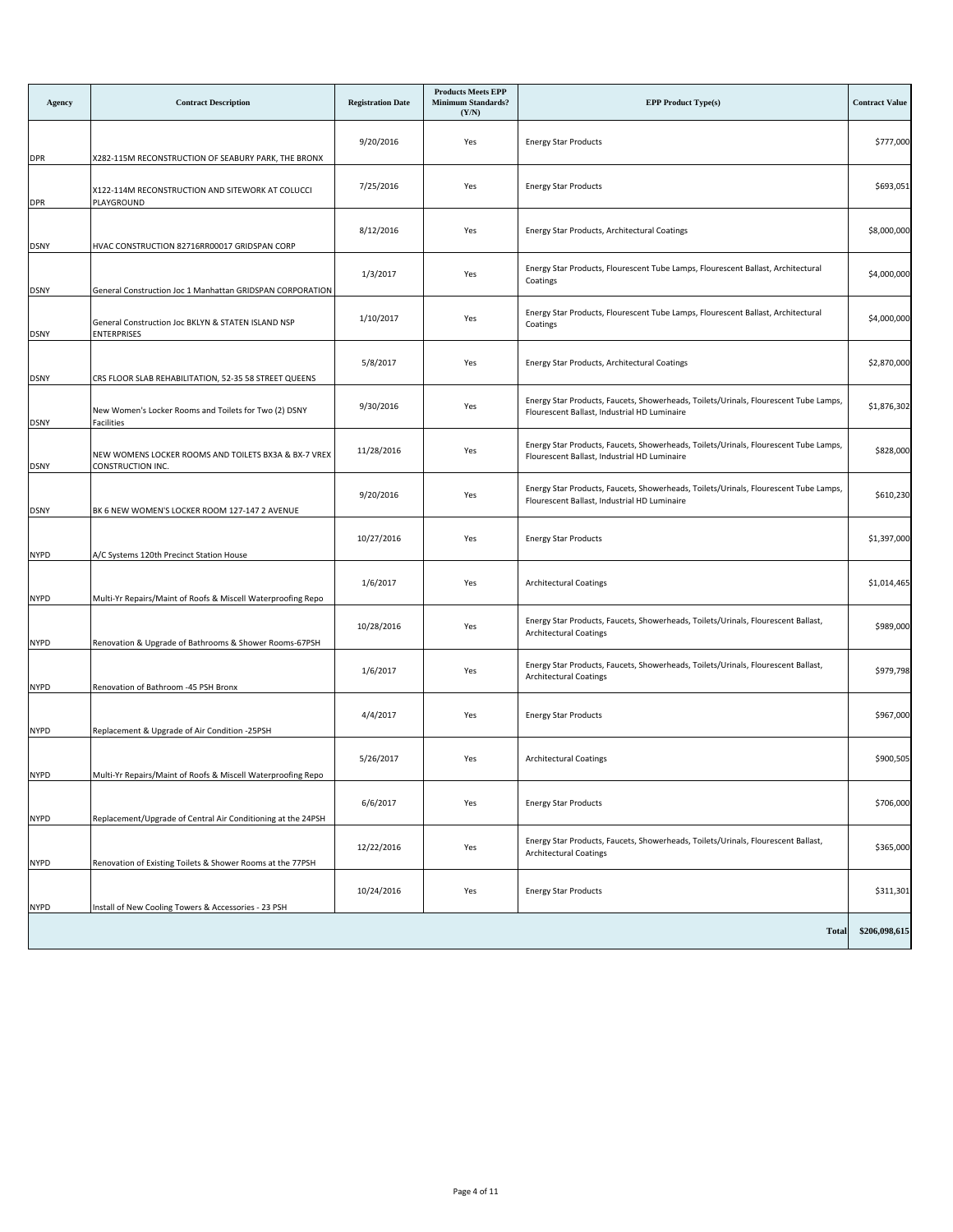| <b>Environmentally Preferable Purchasing Goods Solicitation (DCAS)</b> |                                                                                                                                                                                                                       |                                   |                          |                       |  |  |
|------------------------------------------------------------------------|-----------------------------------------------------------------------------------------------------------------------------------------------------------------------------------------------------------------------|-----------------------------------|--------------------------|-----------------------|--|--|
| <b>Description</b>                                                     | EPP Minimum Standard Indicated?                                                                                                                                                                                       | <b>Contract Start / End Dates</b> | <b>Registration Date</b> | <b>Contract Value</b> |  |  |
| SIGN POST, STEEL, U CHANNEL                                            | Yes - industrial steel contains post-consumer recycled<br>content                                                                                                                                                     | 12/01/17 thru 11/30/20            | 6/6/2017                 | \$988,643             |  |  |
| ENVELOPES, SPECIAL WINDOW (FISA)                                       | Yes - 30% post-consumer recovered fiber                                                                                                                                                                               | 03/15/18 thru 03/14/23            | 6/21/2017                | \$271,341             |  |  |
| PRINTED DOCUMENTS FOR CITY COUNCIL MEETINGS                            | Yes - 30% post-consumer recovered fiber                                                                                                                                                                               | 03/15/18 thru 03/14/23            | 6/28/2017                | \$1,406,550           |  |  |
| BACTEC MGIT960 REAGENTS AND SUPPLIES                                   | Yes - BD BACTEC MGIT960 effective & efficient<br>automated detection system using antimicrobial<br>susceptibility testing for mycobacterium tuberculosis                                                              | 01/15/18 thru 01/14/19            | 6/9/2017                 | \$113,541             |  |  |
| PAPER, OFFSET                                                          | Yes - 30% post-consumer recovered fiber                                                                                                                                                                               | 03/29/18 thru 03/28/23            | 6/15/2017                | \$266,944             |  |  |
| FLOWSAFE II EZ CPAP MASKS (BRAND SPECIFIC)                             | Yes - reliable continuous positive airway pressure,<br>integrated nebulizer for improved efficiency, consumes<br>50% less O2, built-in manometer & pressure relief valve<br>to meet FDNY industrial performance needs | 06/01/17 thru 05/31/22            | 6/7/2017                 | \$2,106,000           |  |  |
| CNC TURNING CENTER - DSNY                                              | Yes - HASS Automation industrial strength cutting tool to<br>meet DSNY needs, cuts cast<br>iron/steel/bronze/brass/Cu/Al, 15 year service life                                                                        | 06/24/17 thru 06/23/22            | 6/16/2017                | \$1,687,180           |  |  |
| <b>EXAMINATION PAPER BOOKLETS</b>                                      | Yes - Domtar white and International Paper color exam<br>booklets, 30% post-consumer recovered fiber                                                                                                                  | 09/01/17 thru 08/31/22            | 6/19/2017                | \$51,506              |  |  |
| MARTELLO BOLLARDS (BRAND SPECIFIC)                                     | Yes - industrial strength, steel powder coated impact<br>barrier pedestrian safety device, 180lb steel<br>manufactured in US using US steel                                                                           | 08/01/16 thru 07/31/21            | 7/27/2016                | \$1,110,000           |  |  |
| PLATES AND BOWLS (PAPER)                                               | Yes - Huhtamaki Molded Paper Plates & Bowls, 100%<br>total recovered fiber, PCF                                                                                                                                       | 09/10/16 thru 09/09/21            | 7/14/2016                | \$1,285,350           |  |  |
| PRINTED DOCUMENTS FOR CITY COUNCIL MEETINGS                            | Yes - 30% post-consumer recovered fiber                                                                                                                                                                               | 03/15/18 thru 03/14/23            | 6/28/2017                | \$1,406,550           |  |  |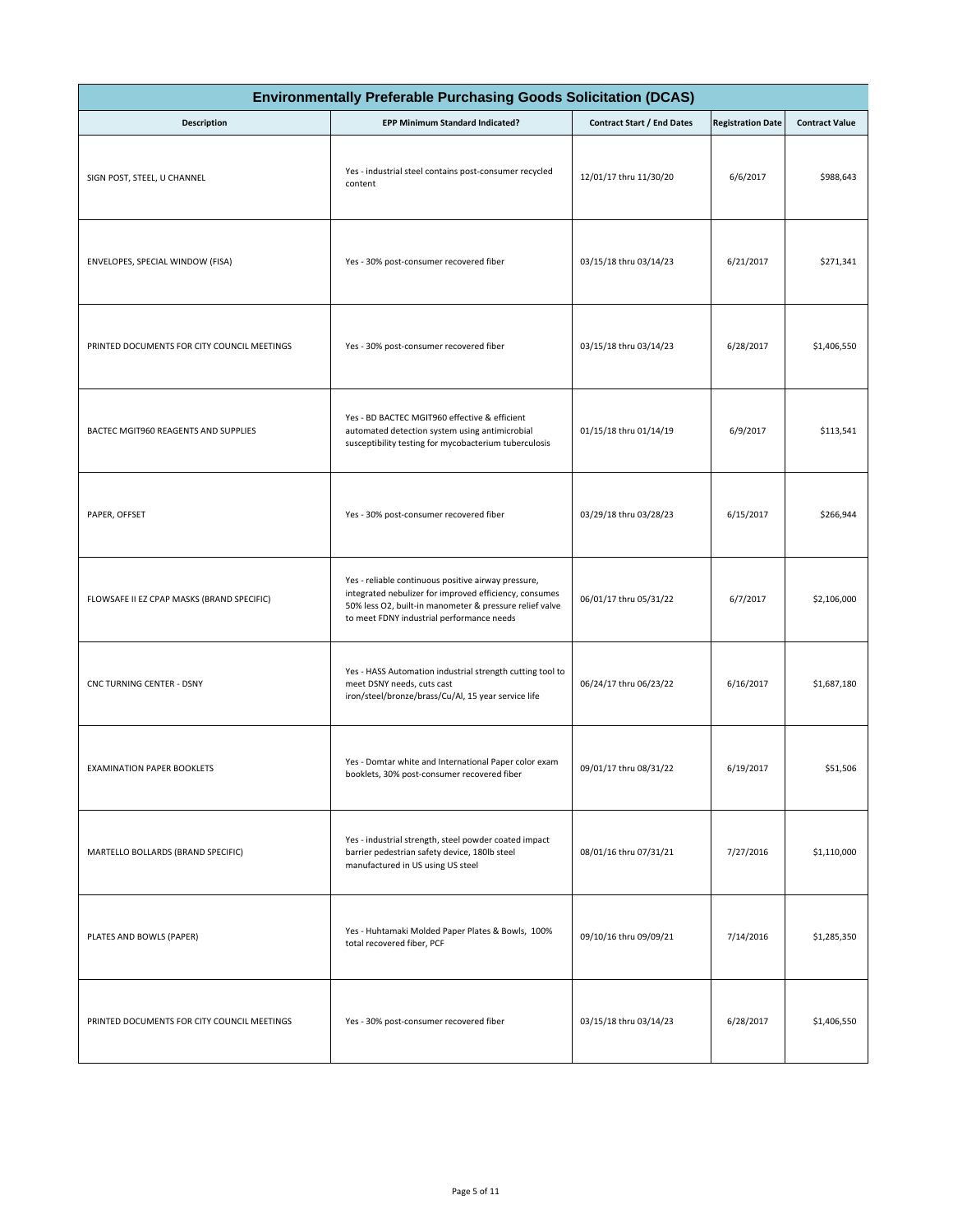| <b>Description</b>                                 | <b>EPP Minimum Standard Indicated?</b>                                                                                                                                                                                                                                                                                                                                      | <b>Contract Start / End Dates</b> | <b>Registration Date</b> | <b>Contract Value</b> |
|----------------------------------------------------|-----------------------------------------------------------------------------------------------------------------------------------------------------------------------------------------------------------------------------------------------------------------------------------------------------------------------------------------------------------------------------|-----------------------------------|--------------------------|-----------------------|
| <b>GRP: NIEHOFF ALTERNATORS</b>                    | Yes - heavy duty brushless alternators, specially designed<br>to work in corrosive environments, stationary field coil<br>eliminates need for brushes & springs (no wear or<br>repair), increased reliability & durability & serviceability,<br>reduced power required from engine, lower waste heat,<br>higher charging currents, at low engine speed higher<br>efficiency | 12/01/16 thru 11/30/21            | 7/15/2016                | \$945,000             |
| FLYGT PUMPS AND PARTS (BRAND SPECIFIC)             | Yes - Flygt Wastewater Pumps, industrial strength,<br>durable & reliable, modular design, high precision long<br>service life bearings, seals, stators, shaft units & valve<br>components                                                                                                                                                                                   | 11/01/16 thru 10/31/21            | 7/26/2016                | \$4,850,000           |
| SNOW MELTER, PORTABLE, 60 TON/HOUR - DSNY          | Yes - Trecan 60 tons/hr snow removal, 12 million BTU/hr<br>burner, towed with front end loader, high durability and<br>high efficiency burner, walk-in engine room enclosure<br>improves overall efficiency by capturing residual heat<br>into melting process & design improves noise reduction,<br>meeting DSNY Spec 11/6/15                                              | 08/15/16 thru 08/14/21            | 7/21/2016                | \$1,861,796           |
| NOZZLES & FITTINGS                                 | Yes - H.J. Murray industrial strength lead free brass<br>straight stream & adjustable nozzles, high strength one<br>piece hydrant reducing conection                                                                                                                                                                                                                        | 11/01/16 thru 10/31/21            | 8/23/2016                | \$98,692              |
| COLILERT KITS AND ACCESSORIES (BRAND SPECIFIC)     | Yes - Water Testing Kit for E. Coli in drinking water &<br>fecal coliform in wastewater rapid test results in 18 hrs,<br>EPA approved for drinking/source/wastewater, more<br>reliable and efficient testing for presence/absence &<br>quantification w/o need for confirmation step that is<br>safer for lab workers & uses safer non-toxic chemicals                      | 11/01/16 thru 10/31/21            | 8/18/2016                | \$1,183,582           |
| VEHICLE, CFC RECOVERY - DSNY                       | Yes - CFC recovery vehicle employs control system to<br>promote lower soot & NOx emissions, designed to<br>operate on up to B20 ULSD, severe service on/off<br>highway vehicle, diesel with other R&D options                                                                                                                                                               | 09/01/15 thru 08/31/18            | 8/18/2016                | \$1,422,894           |
| ENVELOPE, SPECIAL WINDOWS                          | Yes - 30% post-consumer recovered fiber                                                                                                                                                                                                                                                                                                                                     | 01/01/2017 thru 12/31/21          | 9/28/2016                | \$898,700             |
| CORPORATION STOP & QUARTER BENDS (TAPS)            | Yes - Cambridge Brass lead free industrial strength,<br>ANSI/AWWA C800, high pressure ball valve (Mueller<br>type), potable water valve/bend/nut/gasket                                                                                                                                                                                                                     | 10/01/16 thru 9/30/21             | 9/1/2016                 | \$938,939             |
| OEM DEZURIK VALVES AND PARTS (BRAND SPECIFIC)      | Yes - Dezurik AWWA high performance, heavy duty,<br>industrial flow rate corrosion resistant carbon steel &<br>stainless steel control valves for water and wastewater<br>service                                                                                                                                                                                           | 09/07/16 thru 09/06/21            | 9/7/2016                 | \$7,230,000           |
| HVAC AIR FILTERS, PLEATED & RING PANEL             | Yes - TRI-DIM metal frame high dust holding capacity<br>durable filters, MERV 8/ASHRAE 52.2, fire retardant<br>eletrosatic fiberglass media, UL 900                                                                                                                                                                                                                         | 12/31/16 thru 12/30/21            | 9/27/2016                | \$650,662             |
| GRP: ENERGY ABSORPTION SYS. INC. IMPACT ATTENUATOR | Yes - Self-restoring reusable absorption system REACT<br>350/REACT 350 II, wide crash cushion, High MW HDPE,<br>typically restores 90% shape/capacity following crash,<br>steel nose redirecting HDPE cylinders Quadguard II Crash<br>Cushion 20-70 mph                                                                                                                     | 12/01/16 thru 11/30/21            | 9/13/2016                | \$490,000             |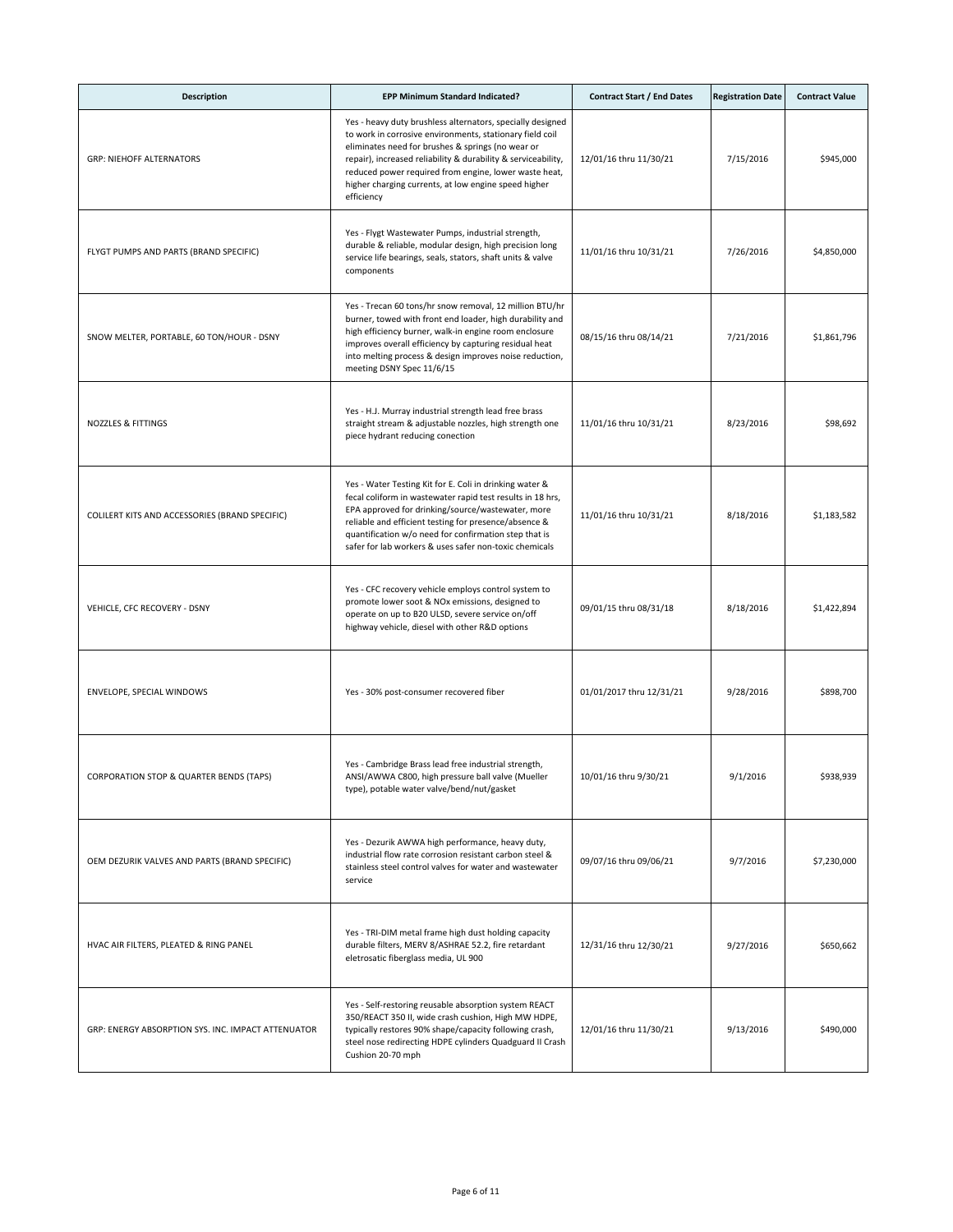| <b>Description</b>                          | EPP Minimum Standard Indicated?                                                                                                                                                                                                                           | <b>Contract Start / End Dates</b> | <b>Registration Date</b> | <b>Contract Value</b> |
|---------------------------------------------|-----------------------------------------------------------------------------------------------------------------------------------------------------------------------------------------------------------------------------------------------------------|-----------------------------------|--------------------------|-----------------------|
| GRP: KAESER COMPRESSOR AND GENERATORS       | Yes - Mobilair maintenance, portable air compressor, tow<br>behind rugged & dependable, designed for industrial<br>service                                                                                                                                | 11/01/16 thru 10/31/21            | 9/23/2016                | \$660,000             |
| LEAD FREE VALVES & GASKETS                  | Yes - Industrial plumbing supplies, lead free brass & SS<br>fittings, lead free valves- ball, butterfly, gate, check                                                                                                                                      | 10/01/16 thru 09/30/21            | 9/22/2016                | \$1,056,000           |
| BARRICADES, STEEL, CROWD CONTROL            | Yes - Industrial strength steel barricades meeting NYPD<br>crowd control performance requirements, galvanized<br>steel tubing meeting ASTM A513                                                                                                           | 01/31/17 thru 01/30/22            | 9/6/2016                 | \$806,250             |
| PAPER, INDEX #4                             | Yes - 30% post-consumer recovered fiber                                                                                                                                                                                                                   | 06/01/17 thru 05/31/22            | 10/21/2016               | \$675,400             |
| GRP: SETTLING TANK SLUDGE COLLECTION SYSTEM | Yes - Allied-Locke Industries robust industrial design,<br>replacement parts for wastewater treatment sludge<br>collection system                                                                                                                         | 12/01/16 thru 11/30/21            | 10/28/2016               | \$2,655,735           |
| GASOLINE AND ETHANOL BLENDS, BULK DELIVERY  | Yes - Global Montello Group Reformulated Oxygenated<br>Blendstock gasoline, 10% ethanol blend with regular and<br>premium gasoline                                                                                                                        | 12/15/16 thru 12/18/21            | 11/17/2016               | \$63,062,747          |
| GASOLINE AND ETHANOL BLENDS, BULK DELIVERY  | Yes - United Metro Energy Reformulated Oxygenated<br>Blendstock gasoline, 15% ethanol summer & 30% ethanol<br>with gasoline winter blend                                                                                                                  | 12/15/16 thru 12/18/21            | 11/17/2016               | \$36,095              |
| SIGNS, PORTABLE TRAFFIC MESSAGE             | Yes - Integrated solar charging system, durable steel<br>frame message board, industrial strength, heavy duty,<br>continuous outdoor service, min 5 yr service life,<br>lightboard & solar panel central control unit, matrix<br>display panel LED pixels | 11/01/16 thru 10/31/22            | 11/16/2016               | \$3,608,360           |
| <b>GRP: HUMBOLDT DECANTER</b>               | Yes - durable, modular, industrial strength dewatering<br>centrifuge                                                                                                                                                                                      | 01/01/17 thru 12/31/21            | 11/14/2016               | \$350,000             |
| AUTOMOBILE, ELECTRIC CROSSOVER              | Yes - Chevrolet Bolt 4D sedan, ZEV, min 200 miles/charge<br>range, Li-ion battery                                                                                                                                                                         | 11/01/16 thru 10/31/19            | 11/16/2016               | \$329,970             |
| TURBINE WATER METERS(D.E.P.)                | Yes - SENSUS durable, dependable, variable and constant<br>flow water meters for DEP                                                                                                                                                                      | 01/01/17 thru 12/31/21            | 11/14/2016               | \$3,344,550           |
| <b>TAPPING SLEEVES</b>                      | Yes - post-consumer recycled steel, Mueller SS Tapping<br>Sleeves, high strength with branch connections for flange<br>tapping valve or mechanical joint tapping valve, meeting<br>DEP BWSO Spec #TSMJ-2006-1 dated 11/2/06                               | 01/01/17 thru 12/31/21            | 12/27/2016               | \$13,282,244          |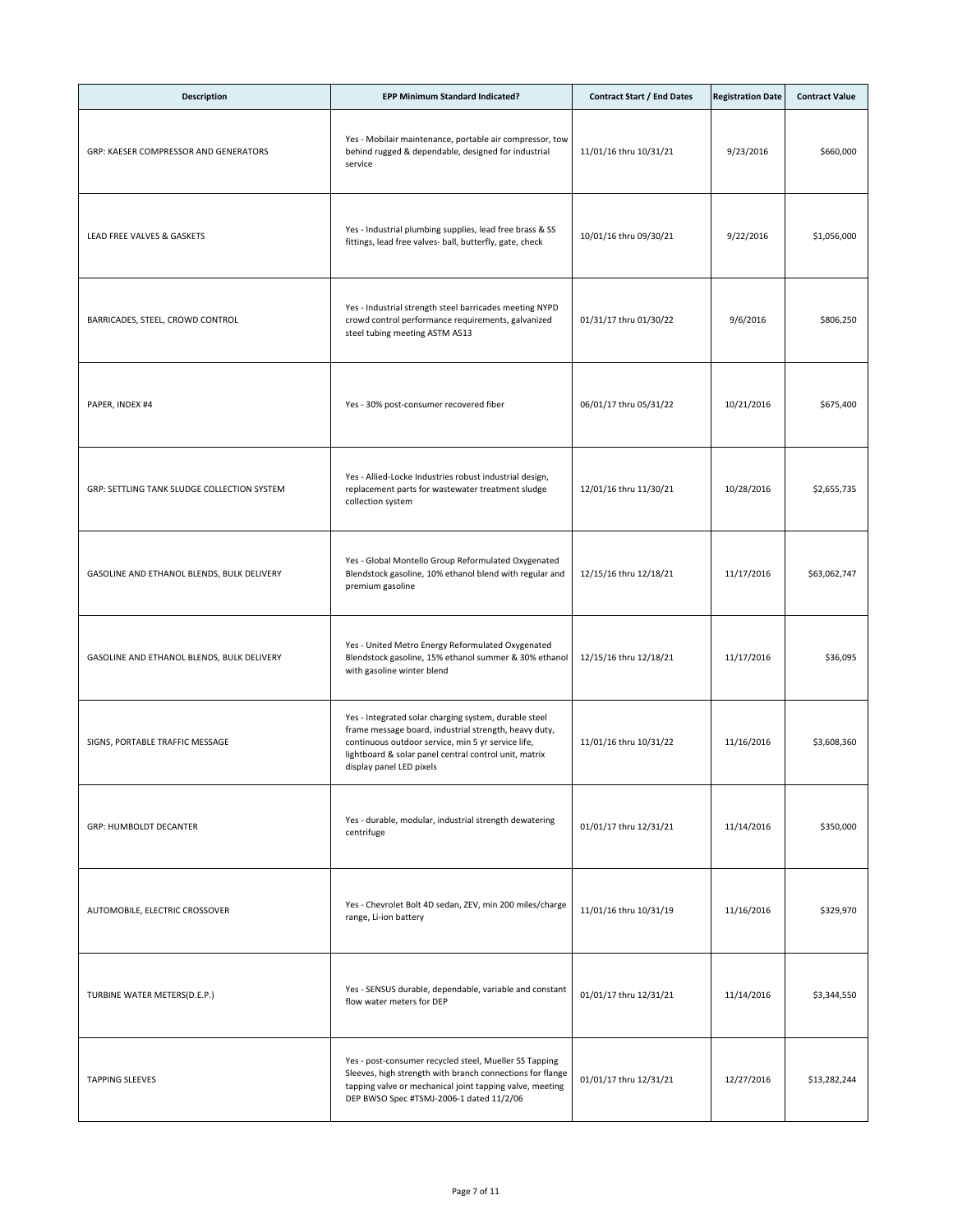| <b>Description</b>                       | EPP Minimum Standard Indicated?                                                                                                                                                                                                  | <b>Contract Start / End Dates</b> | <b>Registration Date</b> | <b>Contract Value</b> |
|------------------------------------------|----------------------------------------------------------------------------------------------------------------------------------------------------------------------------------------------------------------------------------|-----------------------------------|--------------------------|-----------------------|
| SINGLE-JET TYPE WATER METERS             | Yes - Metron Farnier robust design single jet water<br>meters, modular components, recycled metal content                                                                                                                        | 01/01/17 thru 12/31/19            | 12/6/2016                | \$5,572,250           |
| <b>MEDICAL SUPPLIES</b>                  | Yes - 3M N95 Particulate Respirator, NIOSH 42 CFR 84                                                                                                                                                                             | 02/01/17 thru 01/31/22            | 12/27/2016               | \$1,271,969           |
| <b>GRP: EBARA PUMPS</b>                  | Yes - Robust design pumps, industrial strength                                                                                                                                                                                   | 03/01/17 thru 02/28/22            | 12/14/2016               | \$2,090,000           |
| FINE & COARSE AGGREGATES                 | Yes - Coarse Aggregates for Portland cement concrete,<br>crushed stone/gravel/blast furnace slag recycled content                                                                                                                | 12/17/16 thru 12/16/21            | 12/22/2016               | \$2,211,354           |
| HVAC AIR FILTERS, VARIOUS                | Yes - TRI-DIM TRI-DEK, reclaimed fiber, recycled content<br>steel galvanized steel frame, high efficiency synthetic<br>media filtration bags, high MERV ratings tested according<br>to ASHRAE 52.2                               | 06/01/17 thru 05/31/22            | 12/6/2016                | \$2,250,232           |
| <b>FIRE HYDRANT</b>                      | Yes - Mueller Fire Hydrant recycled metal content, SS<br>components, modular durable design                                                                                                                                      | 02/01/17 thru 01/31/22            | 12/13/2016               | \$1,055,000           |
| <b>FIRE HYDRANT</b>                      | Yes - T.Mina Fire Hydrant, recycled metal content, robust<br>design to withstand heavy duty outdoor service                                                                                                                      | 01/02/17 thru 01/01/22            | 12/13/2016               | \$3,136,020           |
| AGGREGATES, HOT MIX ASPHALT(HWYS)        | Yes - stone, gravel, crushed blast furnace recovered<br>material                                                                                                                                                                 | 06/01/17 thru 05/31/20            | 1/25/2017                | \$19,612,800          |
| PLUMBING: FITTINGS, COPPER, CAST & WROT  | Yes - Fittings meet ASME/ANSI B16.18 cast copper alloy<br>solder joint pressure fittings, ASME/ANSI B16.22 wrought<br>copper pressure fittings, ASME B1.20.1 Pipe Threads                                                        | 09/27/16 thru 03/31/17            | 1/4/2017                 | \$171,990             |
| HIGH-END RECEPTACLE LITTER BASKET (DSNY) | Yes - square tubular galvanized steel & solid steel bar,<br>A36 hot rolled steel floor, plastic interior receptacle<br>containing 20-100% post-consumer recycled content,<br>durable outer basket 150-220 lb powder coated       | 01/02/17 thru 01/01/22            | 1/3/2017                 | \$2,422,500           |
| AGGREGATES, HOT MIX ASPHALT (HWYS)       | Yes - stone, gravel, crushed blast furnace recovered<br>material                                                                                                                                                                 | 06/01/17 thru 05/31/20            | 1/13/2017                | \$29,133,285          |
| DRIVING SIMULATION SYSTEMS - DOC         | Yes - Doron #550 Car Plus 4 seat, intended for in custody<br>youthful offender driver license training, computer<br>actuated dashboard/ breaking/parking/reading road<br>signs/ pedestrian crossing/etc to improve driver safety | 01/01/17 thru 12/31/20            | 1/4/2017                 | \$1,606,320           |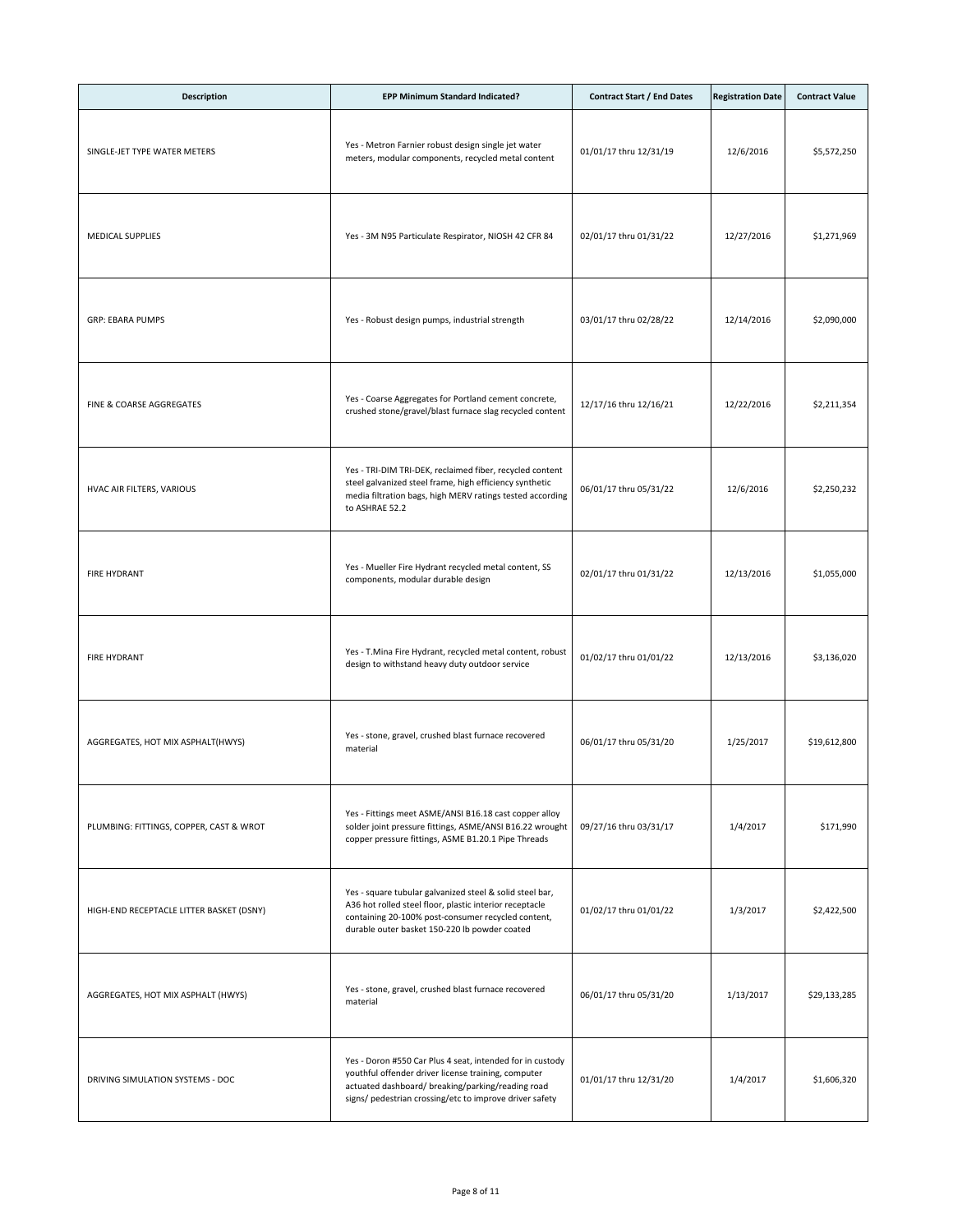| <b>Description</b>                                 | EPP Minimum Standard Indicated?                                                                                                                                                                                                                             | <b>Contract Start / End Dates</b> | <b>Registration Date</b> | <b>Contract Value</b> |
|----------------------------------------------------|-------------------------------------------------------------------------------------------------------------------------------------------------------------------------------------------------------------------------------------------------------------|-----------------------------------|--------------------------|-----------------------|
| AUTOMOBILE, ELECTRIC SEDAN - FORD FOCUS            | Yes - Ford Focus midsize Electric Sedan, min range 75<br>miles/charge, 23 kWh liquid cooled Li-ion battery, ZEV                                                                                                                                             | 02/01/17 thru 01/31/20            | 1/31/2017                | \$1,348,300           |
| <b>GRP: STEPP TAR KETTLES</b>                      | Yes - SBF Bottom Fired Kettle for crack filling & seal<br>coating asphalt repair & maintenance to extend asphalt<br>service life                                                                                                                            | 02/01/17 thru 01/31/22            | 1/11/2017                | \$371,250             |
| ASPHALT RELEASE AND REMOVAL AGENTS                 | Yes - bio-degradable, water soluble                                                                                                                                                                                                                         | 06/30/17 thru 06/29/22            | 1/25/2017                | \$1,259,280           |
| ASPHALT RELEASE AND REMOVAL AGENTS                 | Yes - non-toxic water-based degreaser                                                                                                                                                                                                                       | 06/30/17 thru 06/29/22            | 2/1/2017                 | \$539,880             |
| DETERMINE HIV 1/2 AG/AB COMBO TEST & KIT           | Yes - ALERE HIV 1&2, 4th generation combined<br>antigen/antibody rapid test                                                                                                                                                                                 | 01/01/17 thru 12/31/21            | 2/22/2017                | \$14,999,950          |
| HOT ASPHALT PAVING MIX DEL. INTO CITY TRUCKS RE-AD | Yes - Asphalt paving mix containing 10-40% RAP                                                                                                                                                                                                              | 01/01/17 thru 12/31/19            | 2/24/2017                | \$34,808,181          |
| PUBLIC SPACE RECEPTACLE BINS                       | Yes - Durable construction, cast Al tubular steel exterior<br>frame, hot rolled steel/cast iron floor, 115 and 150 lb<br>cans, 16 ga hot rolled steel lid, SS<br>fasteners/screws/rivets, durable UV resistant PE liner<br>containing 30-100% post-consumer | 03/01/17 thru 2/28/22             | 2/9/2017                 | \$2,349,550           |
| AUTOMOBILE, ELECTRIC SEDAN - NISSAN LEAF           | Yes - Nissan Leaf compact Electric Sedan, min range 80<br>miles/charge, 24 kWh Li-ion battery, ZEV                                                                                                                                                          | 02/01/17 thru 01/31/20            | 2/24/2017                | \$995,950             |
| <b>REBAR CUTTER</b>                                | Yes - Ogura Rescue Tools, durable industrial service<br>cordless, handheld rescue bar cutter, rechargeable Li-ion<br>batteries, high strength safety blades                                                                                                 | 04/04/17 thru 04/03/22            | 2/22/2017                | \$725,275             |
| K.O. FIRE CURTAIN (BRAND SPECIFIC)                 | Yes - K.O. Fire flashthru wind control curtain, high<br>temperature abrasion resistant aramid firber, high T Al<br>bars, SS hinges & thread, HOT STOP rope withstands<br>1200F & melts at 2080F                                                             | 03/01/17 thru 02/28/22            | 2/16/2017                | \$1,745,000           |
| B50, BULK DELIVERY & RACK PICK UP                  | Yes - Sprague B50 Biodiesel/ULSD-2 blends                                                                                                                                                                                                                   | 03/01/17 thru 05/27/19            | 2/8/2017                 | \$367,486             |
| SWINGS, PLAYGROUND AND ACCESSORIES                 | Yes - steel swings and fasteners containing recycled<br>content                                                                                                                                                                                             | 06/01/17 thru 05/31/22            | 2/21/2017                | \$1,426,558           |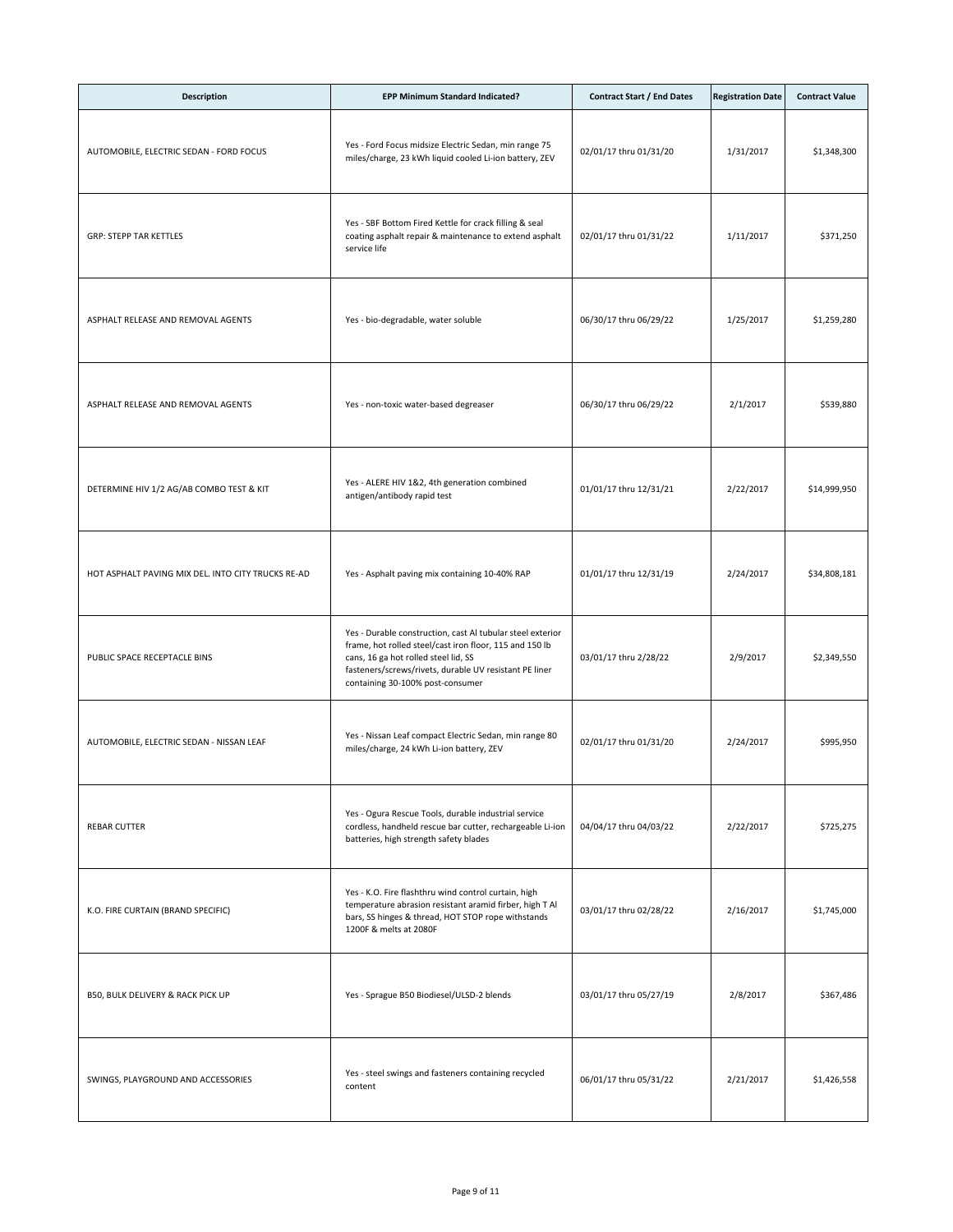| <b>Description</b>                                 | EPP Minimum Standard Indicated?                                                                                                                                     | <b>Contract Start / End Dates</b> | <b>Registration Date</b> | <b>Contract Value</b> |
|----------------------------------------------------|---------------------------------------------------------------------------------------------------------------------------------------------------------------------|-----------------------------------|--------------------------|-----------------------|
| HYDRANT LOCKING DEVICE, (CUSTODIAN) BRAND SPECIFIC | Yes - Hydra-Shield Custodian brand Hydrant Locking<br>Device, durable outdoor service, fabricated from steel<br>and brass containing post-consumer recycled content | 06/01/17 thru 05/31/20            | 2/28/2017                | \$1,560,654           |
| QUATERNARY AMMONIUM DISINFECTANT                   | Yes - Zep Quaternary Ammonium Disinfectant<br>concentrate, low toxicity disinfectant/cleaner pesticide<br>solution                                                  | 05/01/17 thru 04/30/22            | 3/10/2017                | \$193,213             |
| HOT ASPHALT PAVING MIX DEL. INTO CITY TRUCKS RE-AD | Yes - Asphalt paving mix containing 10-40% RAP                                                                                                                      | 01/01/17 thru 12/31/19            | 3/6/2017                 | \$41,404,044          |
| HOT ASPHALT PAVING MIX DEL. INTO CITY TRUCKS RE-AD | Yes - Asphalt paving mix containing 10-40% RAP                                                                                                                      | 01/01/17 thru 12/31/19            | 3/13/2017                | \$59,171,816          |
| HOT ASPHALT PAVING MIX DEL. INTO CITY TRUCKS RE-AD | Yes - Asphalt paving mix containing 10-40% RAP                                                                                                                      | 01/01/17 thru 12/31/19            | 3/6/2017                 | \$21,671,964          |
| HOT ASPHALT PAVING MIX DEL. INTO CITY TRUCKS RE-AD | Yes - Asphalt paving mix containing 10-40% RAP                                                                                                                      | 01/01/17 thru 12/31/19            | 3/3/2017                 | \$18,438,233          |
| STEAM PANS/LIDS, ROAST PANS (DOC)                  | Yes - strong & durable stainless steel Vollrath Super Pan<br>V, 300 SS 22 ga, made in USA, NSF certified, lifetime<br>warranty                                      | 04/04/17 thru 04/03/22            | 3/17/2017                | \$1,843,780           |
| TRUCK, 4000 LB. ELECTRIC PALLET - DSNY             | Yes - 4000 Lb Electric Pallet Trucks meeting DSNY Spec                                                                                                              | 04/20/17 thru 08/31/17            | 3/10/2017                | \$39,650              |
| ELECTRIC VEHICLE SUPPLY EQUIPMENT                  | Yes - Chargepoint Electric Vehicle Charger, software and<br>accessories, dual port 50kW level 3                                                                     | 04/03/17 thru 04/02/20            | 3/20/2017                | \$536,025             |
| FUEL OIL, HPD                                      | Yes - Pacific Energy Corp. Bioblend #2B5 and #4B5 Fuel<br>Oil                                                                                                       | 04/05/17 thru 04/04/20            | 3/30/2017                | \$6,103,996           |
| ELECTRIC VEHICLE SUPPLY EQUIPMENT                  | Yes - Chargepoint Electric Vehicle Charger, software and<br>accessories, level 2                                                                                    | 12/01/16 thru 11/30/19            | 11/29/2016               | \$1,424,340           |
| CARPORT, SOLAR POWERED VEHICLE CHARGER             | Yes - Envision Portable Solar Powered Carport, Envision<br>Solar Intl. with single axle trailer                                                                     | 04/17/17 thru 04/16/20            | 3/30/2017                | \$3,797,710           |